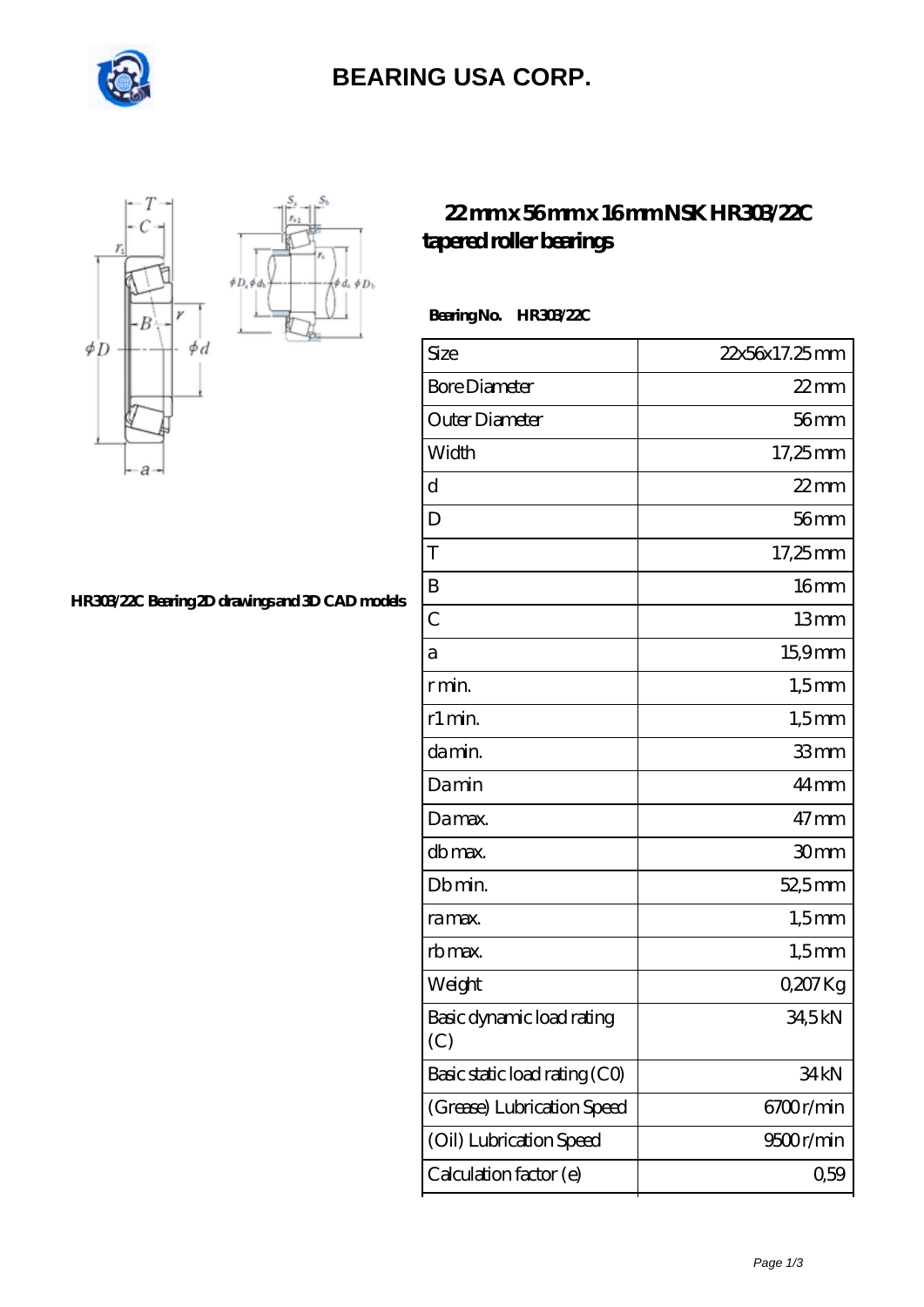

# **[BEARING USA CORP.](https://internationalbonsaiforum.com)**

| Calculation factor (YO) | 0,56        |
|-------------------------|-------------|
| LangID                  | 1           |
| outer r                 | 1.5         |
| $D_{-}$                 | 56          |
| TC-BET22                | O           |
| TC-BET21                | 7           |
| TC-BET23                | 0           |
| inner r                 | 1.5         |
| mass                    | 0.207       |
| GRS rpm                 | 6700        |
| $D_b$                   | 525         |
| Cr                      | 3500        |
| TC-RA                   | 6884        |
| DE                      | 46401       |
| T-ALP23                 | Ο           |
| db                      | 30          |
| T-ALP22                 | 0           |
| Prod_Type3              | TRBSR_MD_A  |
| da                      | 33          |
| <b>T-ALP21</b>          | 43          |
| Iso                     |             |
| ALPHA_                  | 21.5        |
| SDM_                    | 39.104      |
| <b>SBRG</b>             | 3           |
| $D_2a2$                 | 44          |
| hidYobi                 | HR303/22C   |
| Y1                      | 1           |
| $D_a1$                  | 47          |
| $B_{-}$                 | 16          |
| hidTable                | ecat_NSTPRM |
| Oil rpm                 | 9500        |
| CQ                      | 3500        |
|                         |             |